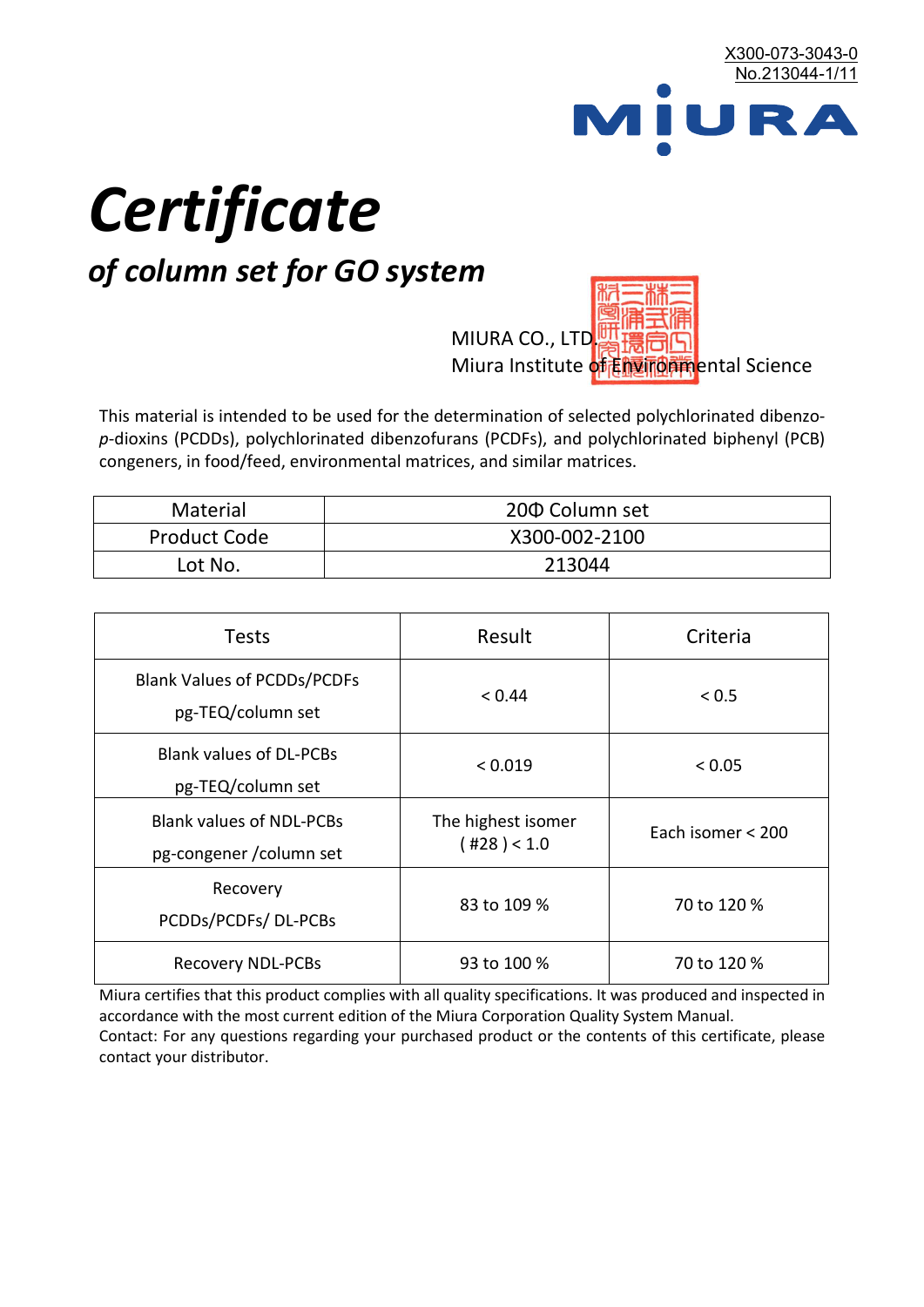## **DESCRIPTIONS**

**Lot Number:** The number mentioned on the labels on the column bag is the lot production number.

**Blank Level Values:** Blank level values, expressed as mass fractions (pg-TEQ per a column set), for selected PCB congeners, PCDD, and PCDF congeners are provided in Table 2. Blank level values are a reference value for which MIURA has the highest confidence in its accuracy, in that all known or suspected sources of bias have been investigated or taken into account (JIS K0311 or JIS K0312).

**Recovery Values (Sample):** Recovery values, expressed as percentages, are provided in Table 3 for selected mass labeled-PCB congeners, and selected mass labeled PCDD and PCDF congeners, based on selected mass labeled recovery standards added before GC-MS measurement. Recovery values meet EU regulations; however, the values meet the MIURA criteria for this certification, which are stricter than what is required by EU regulations.

#### **NOTICE AND WARNING TO USERS**

THE GO SYSTEM COLUMN SET IS INTENDED FOR DIOXIN ANALYTICAL USE ONLY, INCLUDING HAZARDOUS MATERIALS. BEFORE USE, READ THE SDS CAREFULLY; HANDLE PRODUCT AS A HAZARDOUS MATERIAL CAPABLE OF SKIN CORROSION AND/OR EYE DAMAGE.

#### **INSTRUCTIONS FOR STABILITY, STORAGE, AND USE**

**Stability and Storage:** The column set should be stored at room temperatures below 25 °C until use. It should not be frozen or exposed to sunlight or ultraviolet radiation. After removing from the bags, the contents should be used immediately, especially, because the concentration column (lower) "Alumina" can be deactivated under high-humidity. Storing of the removed column set is not recommended.

**Use:** If storing in a cold room or refrigerator, bring them to room temperature (let stand for approximately 30 min), remove water condensed on the surface of the bags. Carefully remove the bags to avoid damage of the column. Use the same lot number with one column set. For more information of column set refer to the operation manual.

### **ANALYTICAL METHODS USED AT MIURA**

For preparation of blank test, several column sets chosen at random per lot production were allowed to reach ambient temperature; two types of the purification columns (upper: silver nitrate silica gel, and lower: sulfuric acid silica gel) were assembled, and 10 mL of n-hexane was added to wet the top of the column with the designated column cap and disposable syringe. Then, a known amount of internal standard solution (containing selected labeled PCB, PCDDs, and PCDFs congeners; as shown in Table 1) dissolved in 6 mL of n-hexane was added to the top of the column with disposable syringe, and the syringe was washed with 2 x 2 mL of n-hexane; the n-hexane was injected into the column again. Then, the purification columns assembled with the concentration columns (upper) and (lower) were set to the each system unit immediately. After two fractions (dioxin and PCB fractions) were obtained from each system unit, a known amount of the recovery standard solution was added to each concentration vessel. Finally, both fractions were concentrated using an evaporation system under nitrogen to 0.01 mL.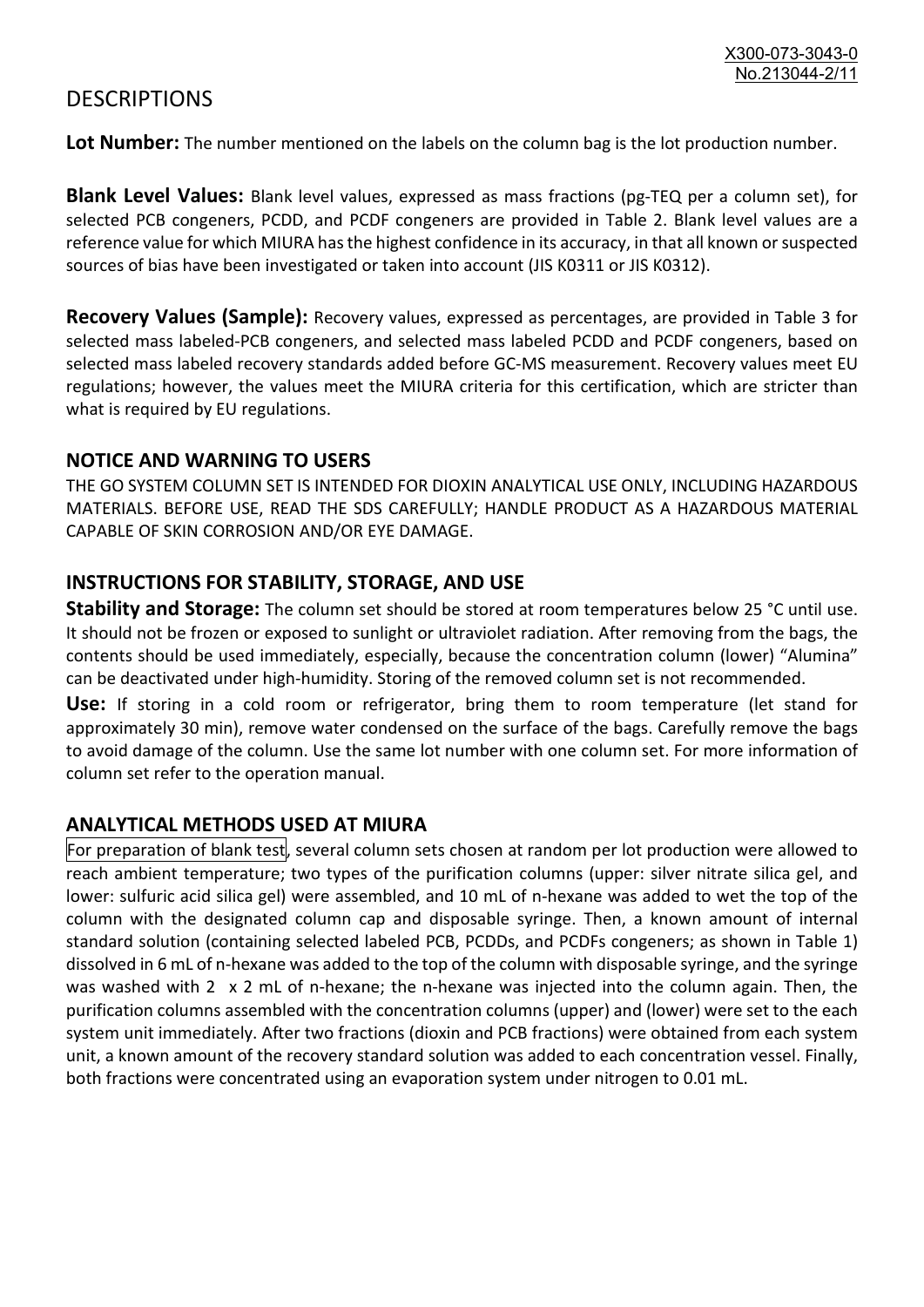X300-073-3043-0 No. 213044-3/

| Compounds        | Standard                      | Maker Code     | Maker                           | <b>Diluted</b><br>Concentration |
|------------------|-------------------------------|----------------|---------------------------------|---------------------------------|
|                  | Internal Standard             | DF-SS-A        |                                 |                                 |
| PCDDs and PCDFs, | <b>Internal Standard</b>      | DFP-LCS-B      |                                 |                                 |
| DL-PCBs          | Recovery (Surrogate) Standard | $DF$ -IS-J     | Wellington<br>Laboratories Inc. | $10$ ng/mL<br>in decane         |
| NDL-PCBs         | Internal Standard             | <b>MBP-28</b>  |                                 |                                 |
|                  |                               | <b>MBP-52</b>  |                                 |                                 |
|                  |                               | MBP-101        |                                 |                                 |
|                  |                               | <b>MBP-138</b> |                                 |                                 |
|                  |                               | MBP-153        |                                 |                                 |
|                  | Recovery (Surrogate) Standard | <b>MBP-19</b>  |                                 |                                 |
|                  |                               | <b>MBP-70</b>  |                                 |                                 |
|                  |                               | MBP-111        |                                 |                                 |
|                  |                               | MBP-162        |                                 |                                 |
|                  |                               | <b>MBP-178</b> |                                 |                                 |

Table 1. Standard solutions used for recovery tests.

The concentrated dioxin fraction was analyzed using gas chromatography / high resolution mass spectrometry (GC/HRMS) operated in electron impact (EI) mode. A 0.25 mm ID × 60 m fused silica capillary (BPX-DXN, TRAJAN) was used. The concentrated PCB fraction was analyzed using GC/HRMS operated in EI mode. A 0.25 mm ID × 60 m fused silica capillary (HT8-PCB, TRAJAN) was used. All injections were 2 μL using a splitless inlet. The results, blank level values, are provided in Table 2. The chromatograms of each compounds are shown at page 6 and after. Furthermore, the dioxin and PCB fractions were analyzed using gas chromatography / low resolution mass spectrometry operated in total ion scan (m/z 50 to 500) mode, to confirm if interferences may affect determination of target compounds by GC/HRMS are included in the fractions, the chromatograms are not shown here.

For the recovery test (sample), The sunflower seed oil from Helianthus annuus (S5007-1L, Sigma Aldrich) was dissolved in 2 mL of n-hexane. A known amount of the internal standard solution was added to the flask, mixed, and allowed to equilibrate. First, several column sets chosen at random per lot production were allowed to reach ambient temperature; the purification columns (upper) and (lower) were assembled. 10 mL of n-hexane was added to wet the top of the column with the designated column cap and disposable syringe. Then, the sample with the internal standard was injected into the top of the column with the disposable syringe, and the syringe was washed with 2 x 2 mL of n-hexane; the n-hexane was injected into the column again. The purification column was assembled with the concentration column (upper) and (lower), and set to the each system unit immediately. After obtaining two fractions from the system unit, the dioxin and PCB fractions were concentrated using an evaporation system under nitrogen to approximately 0.01 mL. After the addition of a known amount of recovery standard solution, the both fractions were concentrated to 0.02 mL; then dioxin and PCB in each fractions were analyzed using GC/HRMS as mentioned above test. The inspection results is displayed in Table 3.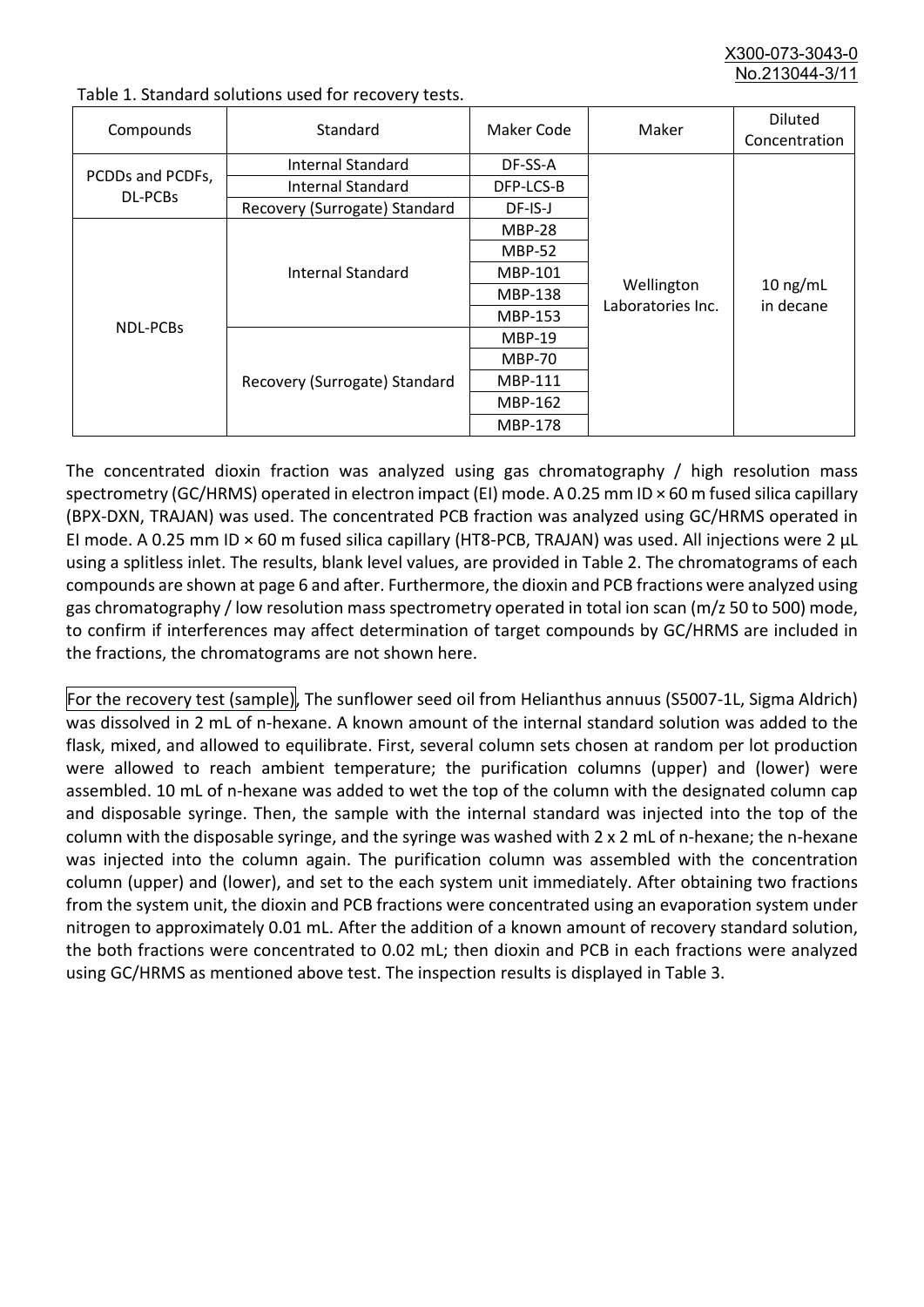X300-073-3043-0 No.213044-4/11

|  | Table 2 Blank levels of dioxins (PCDDs/PCDFs and DL-PCBs) and NDL-PCBs per column set. |
|--|----------------------------------------------------------------------------------------|
|--|----------------------------------------------------------------------------------------|

| abic 2 Diarik icveis of dioxins (I CDD3/TCDTs and DET CD3/ and NDET CD3 pcr column sett.<br>Congener | Concentration | <b>LOQ</b> | <b>LOD</b> | $S/N=3$   | TEQ*      |
|------------------------------------------------------------------------------------------------------|---------------|------------|------------|-----------|-----------|
|                                                                                                      | pg/column     | pg/column  | pg/column  | pg/column | pg/column |
| 2,3,7,8-TeCDD                                                                                        | <b>ND</b>     | 0.29       | 0.09       | 0.05      | 0.09      |
| 1,2,3,7,8-PeCDD                                                                                      | <b>ND</b>     | 0.30       | 0.09       | 0.02      | 0.09      |
| 1,2,3,4,7,8-HxCDD                                                                                    | <b>ND</b>     | 0.8        | 0.2        | 0.2       | 0.02      |
| 1,2,3,6,7,8-HxCDD                                                                                    | <b>ND</b>     | 0.7        | 0.2        | 0.2       | 0.02      |
| 1,2,3,7,8,9-HxCDD                                                                                    | <b>ND</b>     | 0.8        | 0.2        | 0.2       | 0.02      |
| 1,2,3,4,6,7,8-HpCDD                                                                                  | <b>ND</b>     | 1.3        | 0.4        | 0.2       | 0.004     |
| <b>OCDD</b>                                                                                          | <b>ND</b>     | 1.9        | 0.6        | 0.1       | 0.00018   |
| 2,3,7,8-TeCDF                                                                                        | <b>ND</b>     | 0.9        | 0.3        | 0.2       | 0.03      |
| 1,2,3,7,8-PeCDF                                                                                      | <b>ND</b>     | 0.8        | 0.2        | 0.1       | 0.006     |
| 2,3,4,7,8-PeCDF                                                                                      | <b>ND</b>     | 0.5        | 0.2        | 0.1       | 0.06      |
| 1,2,3,4,7,8-HxCDF                                                                                    | <b>ND</b>     | 0.6        | 0.2        | 0.07      | 0.02      |
| 1,2,3,6,7,8-HxCDF                                                                                    | <b>ND</b>     | 0.9        | 0.3        | 0.06      | 0.03      |
| 1,2,3,7,8,9-HxCDF                                                                                    | <b>ND</b>     | 0.6        | 0.2        | 0.07      | 0.02      |
| 2,3,4,6,7,8-HxCDF                                                                                    | <b>ND</b>     | 0.6        | 0.2        | 0.06      | 0.02      |
| 1,2,3,4,6,7,8-HpCDF                                                                                  | <b>ND</b>     | 1.0        | 0.3        | 0.07      | 0.003     |
| 1,2,3,4,7,8,9-HpCDF                                                                                  | <b>ND</b>     | 1.1        | 0.3        | 0.08      | 0.003     |
| <b>OCDF</b>                                                                                          | <b>ND</b>     | 2.0        | 0.6        | 0.2       | 0.00018   |
| #81 (3,4,4',5-TeCB)                                                                                  | <b>ND</b>     | 0.7        | 0.2        | 0.05      | 0.00006   |
| #77 (3,3',4,4'-TeCB)                                                                                 | <b>ND</b>     | 1.5        | 0.5        | 0.06      | 0.00005   |
| #126 (3,3',4,4',5-PeCB)                                                                              | <b>ND</b>     | 0.4        | 0.1        | 0.1       | 0.01      |
| #169 (3,3',4,4',5,5'-HxCB)                                                                           | <b>ND</b>     | 0.9        | 0.3        | 0.08      | 0.009     |
| #123 (2',3,4,4',5-PeCB)                                                                              | <b>ND</b>     | 0.4        | 0.1        | 0.03      | 0.000003  |
| #118 (2,3',4,4',5-PeCB)                                                                              | <b>ND</b>     | 0.7        | 0.2        | 0.03      | 0.000006  |
| #105 (2,3,3',4,4'-PeCB)                                                                              | <b>ND</b>     | 0.4        | 0.1        | 0.02      | 0.000003  |
| #114 (2,3,4,4',5-PeCB)                                                                               | <b>ND</b>     | 0.6        | 0.2        | 0.02      | 0.000006  |
| #167 (2,3',4,4',5,5'-HxCB)                                                                           | <b>ND</b>     | 0.4        | 0.1        | 0.02      | 0.000003  |
| #156 (2,3,3',4,4',5-HxCB)                                                                            | <b>ND</b>     | 0.5        | 0.1        | 0.02      | 0.000003  |
| #157 (2,3,3',4,4',5'-HxCB)                                                                           | <b>ND</b>     | 0.6        | 0.2        | 0.02      | 0.000006  |
| #189 (2,3,3',4,4',5,5'-HpCB)                                                                         | <b>ND</b>     | 0.4        | 0.1        | 0.02      | 0.000003  |
| #28 (2,4,4'-TrCB)                                                                                    | 1.0           | 0.4        | 0.1        | 0.03      |           |
| #52 (2,2',5,5'-TeCB)                                                                                 | 0.4           | 0.3        | 0.1        | 0.04      |           |
| #101 (2,2',4,5,5'-PeCB)                                                                              | <b>ND</b>     | 0.4        | 0.1        | 0.03      |           |
| #138 (2,2',3,4,4',5'-HxCB)                                                                           | <b>ND</b>     | 0.6        | 0.2        | 0.03      |           |
| #153 (2,2',4,4',5,5'-HxCB)                                                                           | <b>ND</b>     | 1.1        | 0.3        | 0.03      |           |
| #180 (2,2',3,4,4',5,5'-HpCB)                                                                         | <b>ND</b>     | 0.6        | 0.2        | 0.04      |           |

\* TEQ: Toxicity Equivalents (are applied WHO-TEF(2006))

- 1. The figures in the parentheses in the concentration of actual measurement denote the concentration of the LOD or more and less than the LOQ.
- 2. ND in the concentration of actual measurement denotes less than the LOD.
- 3. TEQ are calculated with an actual measurement which is the concentration of the LOQ or more, and an actual measurement which is the concentration of the LOD or more and less than the LOQ, respectively. For values less than the LOD, TEQ are calculated with the LOD.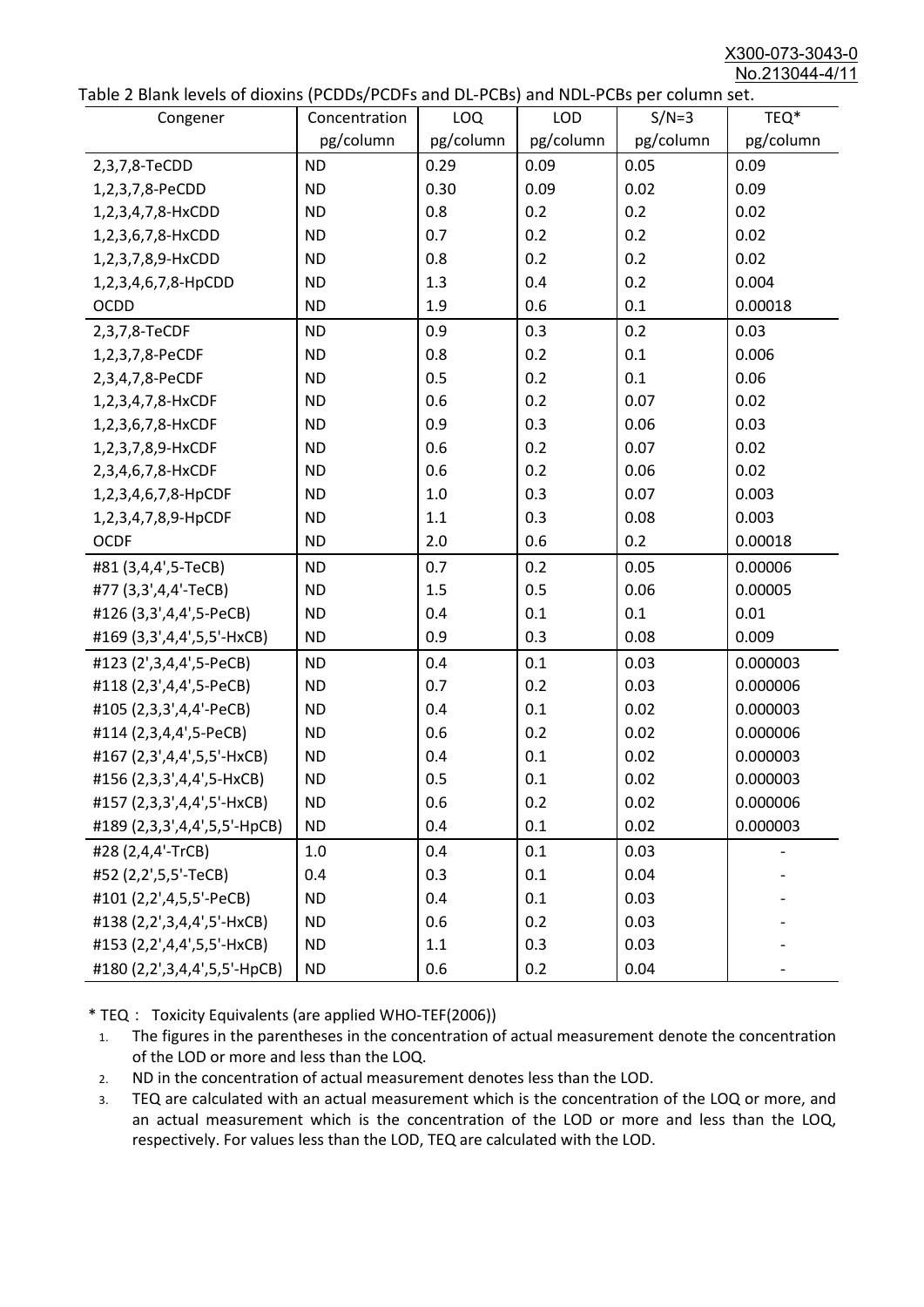| יכ אומג<br><b>INCLOVEDIES OF RESERVE INTERFERIOR STATISTICS</b> |        |
|-----------------------------------------------------------------|--------|
| Congener                                                        | Sample |
| 2,3,7,8-TeCDD                                                   | 83%    |
| 1,2,3,7,8-PeCDD                                                 | 99 %   |
| 1,2,3,4,7,8-HxCDD                                               | 96 %   |
| 1,2,3,6,7,8-HxCDD                                               | 102 %  |
| 1,2,3,7,8,9-HxCDD                                               | 96 %   |
| 1,2,3,4,6,7,8-HpCDD                                             | 106 %  |
| <b>OCDD</b>                                                     | 95 %   |
| 2,3,7,8-TeCDF                                                   | 96 %   |
| 1,2,3,7,8-PeCDF                                                 | 99%    |
| 2,3,4,7,8-PeCDF                                                 | 109 %  |
| 1,2,3,4,7,8-HxCDF                                               | 91%    |
| 1,2,3,6,7,8-HxCDF                                               | 101%   |
| 1,2,3,7,8,9-HxCDF                                               | 108 %  |
| 2,3,4,6,7,8-HxCDF                                               | 98 %   |
| 1,2,3,4,6,7,8-HpCDF                                             | 105 %  |
| 1,2,3,4,7,8,9-HpCDF                                             | 105 %  |
| <b>OCDF</b>                                                     | 99 %   |
| #81 (3,4,4',5-TeCB)                                             | 97%    |
| #77 (3,3',4,4'-TeCB)                                            | 98 %   |
| #126 (3,3',4,4',5-PeCB)                                         | 102 %  |
| #169 (3,3',4,4',5,5'-HxCB)                                      | 100 %  |
| #123 (2', 3, 4, 4', 5-PeCB)                                     | 86%    |
| #118 (2,3',4,4',5-PeCB)                                         | 87%    |
| #105 (2,3,3',4,4'-PeCB)                                         | 88%    |
| #114 (2,3,4,4',5-PeCB)                                          | 95 %   |
| #167 (2,3',4,4',5,5'-HxCB)                                      | 86 %   |
| #156 (2,3,3',4,4',5-HxCB)                                       | 90%    |
| #157 (2,3,3',4,4',5'-HxCB)                                      | 87%    |
| #189 (2,3,3',4,4',5,5'-HpCB)                                    | 89%    |
| #28 (2,4,4'-TrCB)                                               | 93%    |
| #52 (2,2',5,5'-TeCB)                                            | 100 %  |
| #101 (2,2',4,5,5'-PeCB)                                         | 99%    |
| #138 (2,2',3,4,4',5'-HxCB)                                      | 98%    |
| #153 (2,2',4,4',5,5'-HxCB)                                      | 95 %   |
| #180 (2,2',3,4,4',5,5'-HpCB)                                    | 97%    |

Table 3. Recoveries of labeled internal standards.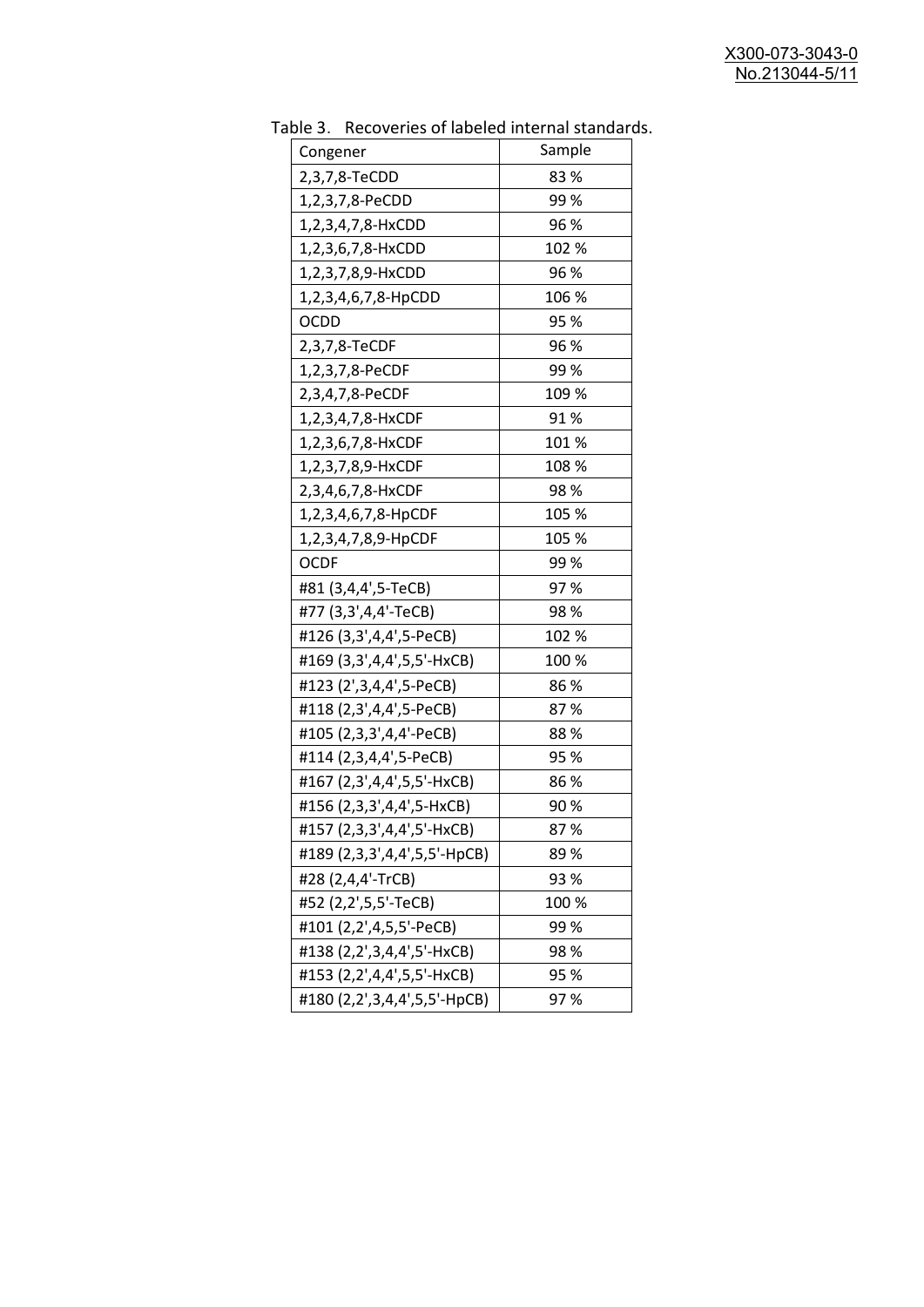#### **Compound View** Page 1 DqData : M:\Diok\DqData\2021\C1E157\BPX-078-1 Injection : C1E157001X **T4CDD / Average** 2012 Intensity 1427 18.8 19.2 19.6 20.0 20.4 20.8 21.2 21.6 22.0 22.4 22.8 23.2 Retention Time (min) **13C-T4CDD / Average** 1054454 Intensity 0  $\overline{\phantom{a}}$  $\overline{\phantom{a}}$  $\overline{\phantom{a}}$ 18.8 19.2 19.6 20.0 20.4 20.8 21.2 21.6 22.0 22.4 22.8 23.2 Retention Time (min) **P5CDD / Average** 1842 Intensity 1215 24.4 24.8 25.2 25.6 26.0 26.4 26.8 27.2 27.6 28.0 Retention Time (min) **13C-P5CDD / Average** 743058 Intensity 0 T  $\top$ 24.4 24.8 25.2 25.6 26.0 26.4 26.8 27.2 27.6 28.0 Retention Time (min) **H6CDD / Average** 2088 Intensity M 1223 29.8 30.0 30.2 30.4 30.6 30.8 31.0 31.2 31.4 31.6 31.8 32.0 Retention Time (min) **13C-H6CDD / Average**1005582 Intensity 0 ℸ ╤ Ť

29.8 30.0 30.2 30.4 30.6 30.8 31.0 31.2 31.4 31.6 31.8 32.0 Retention Time (min)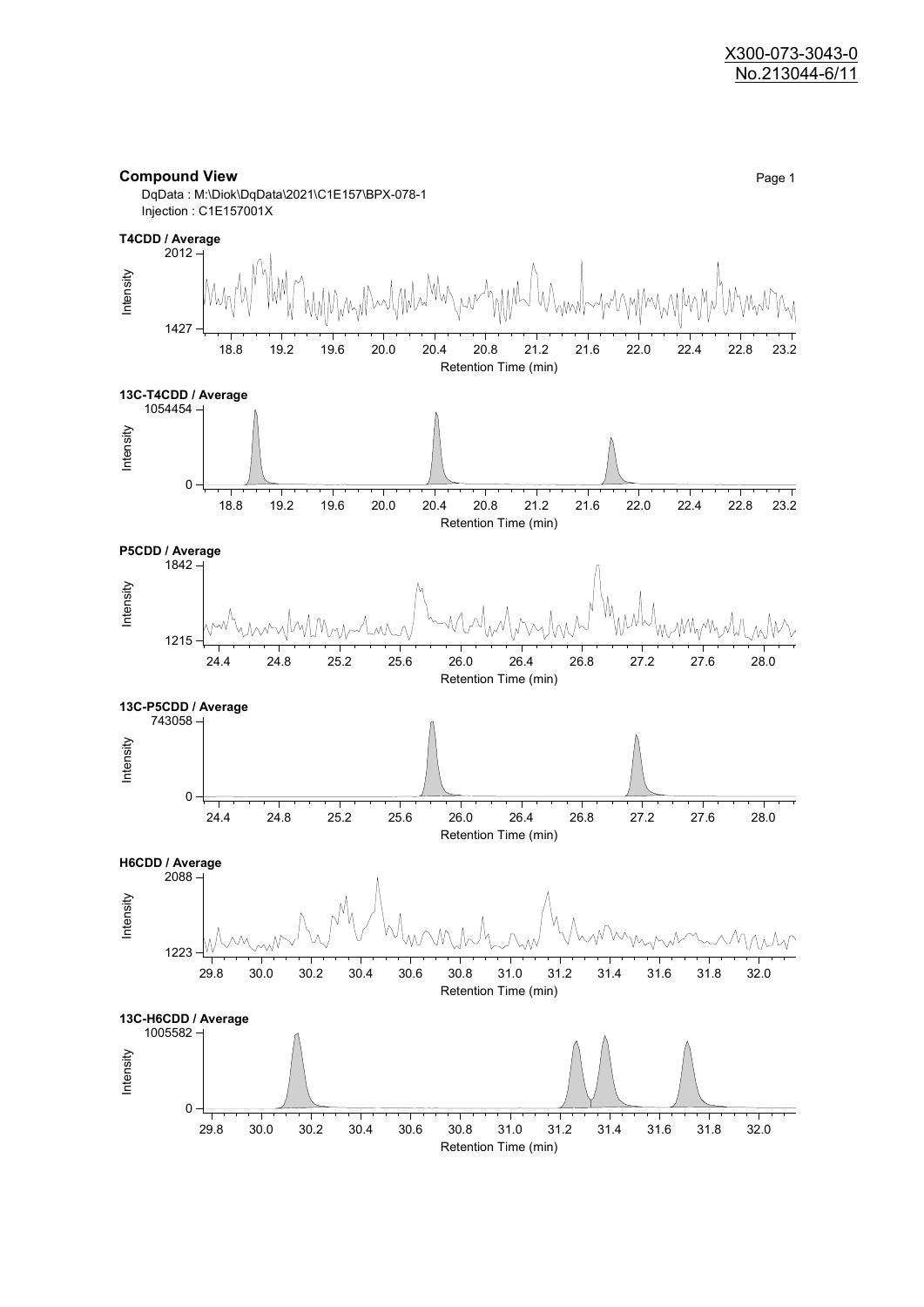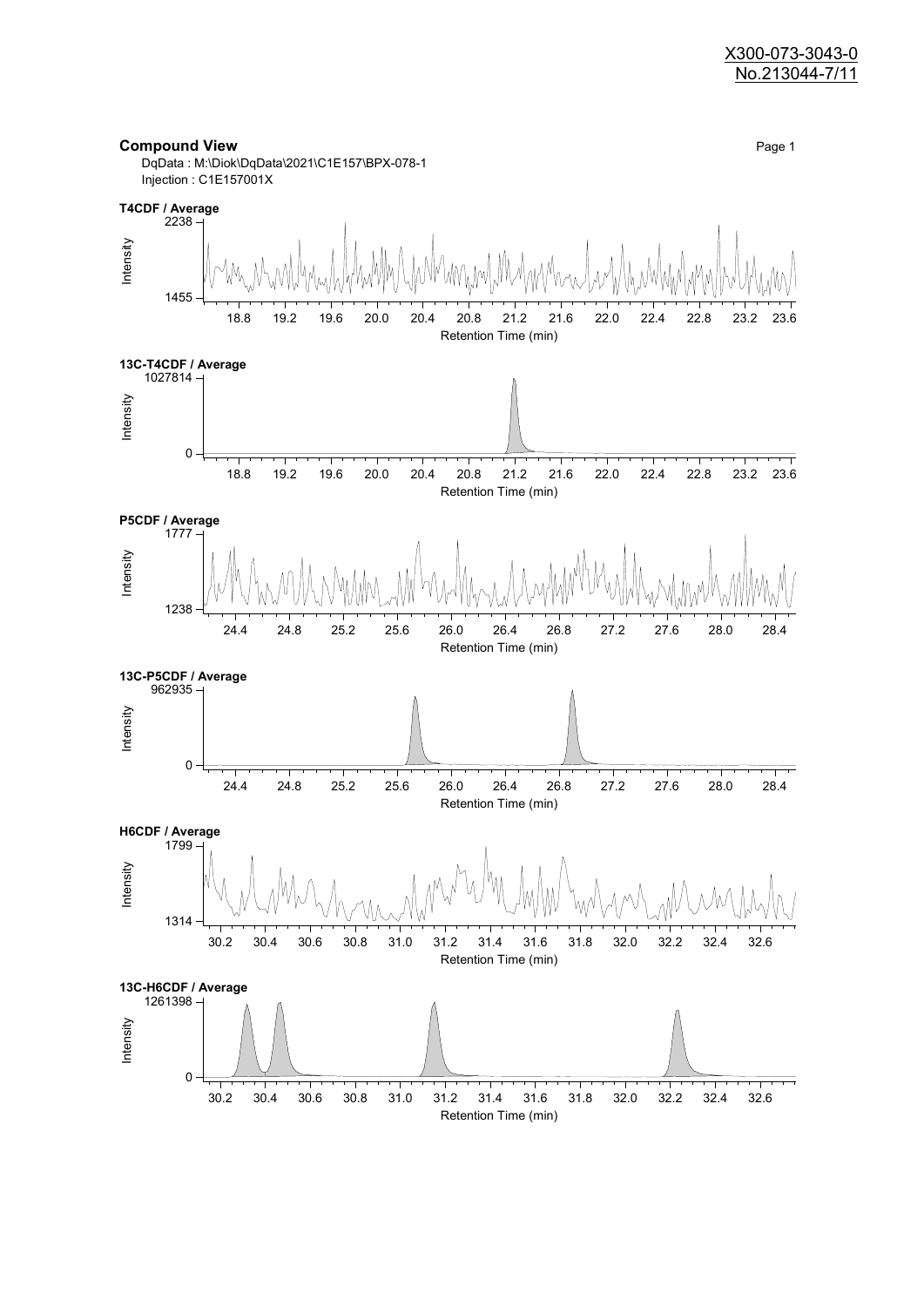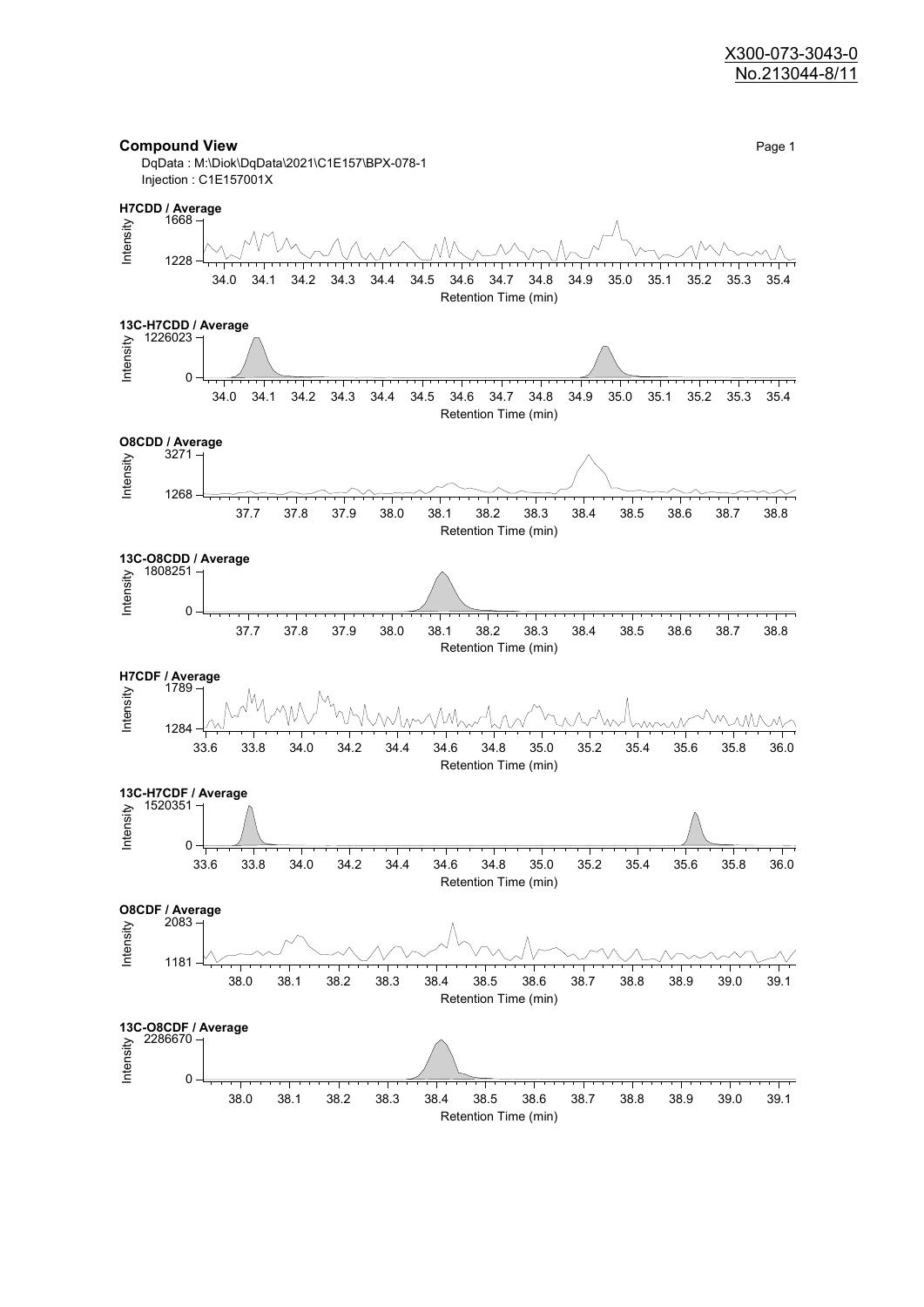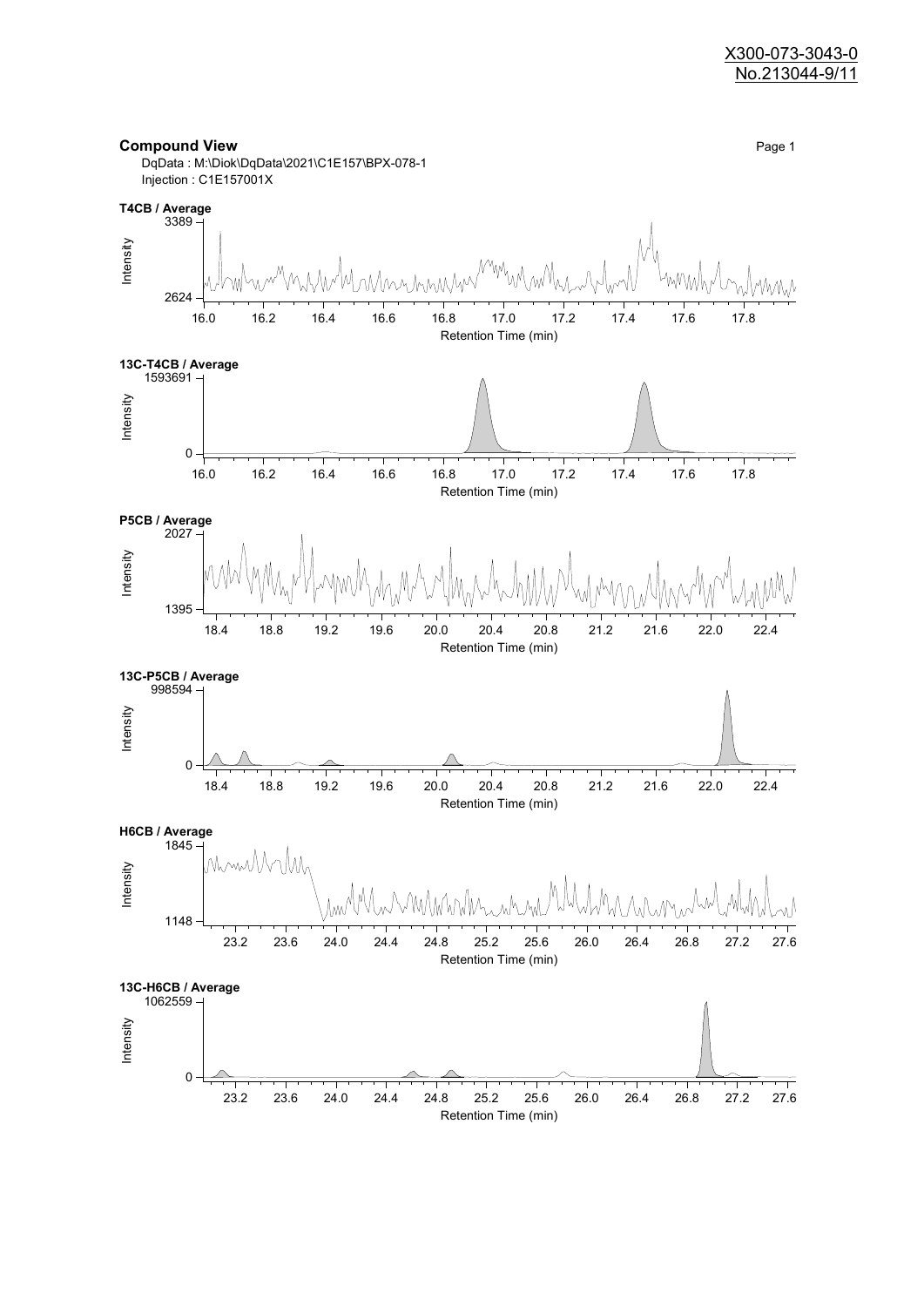